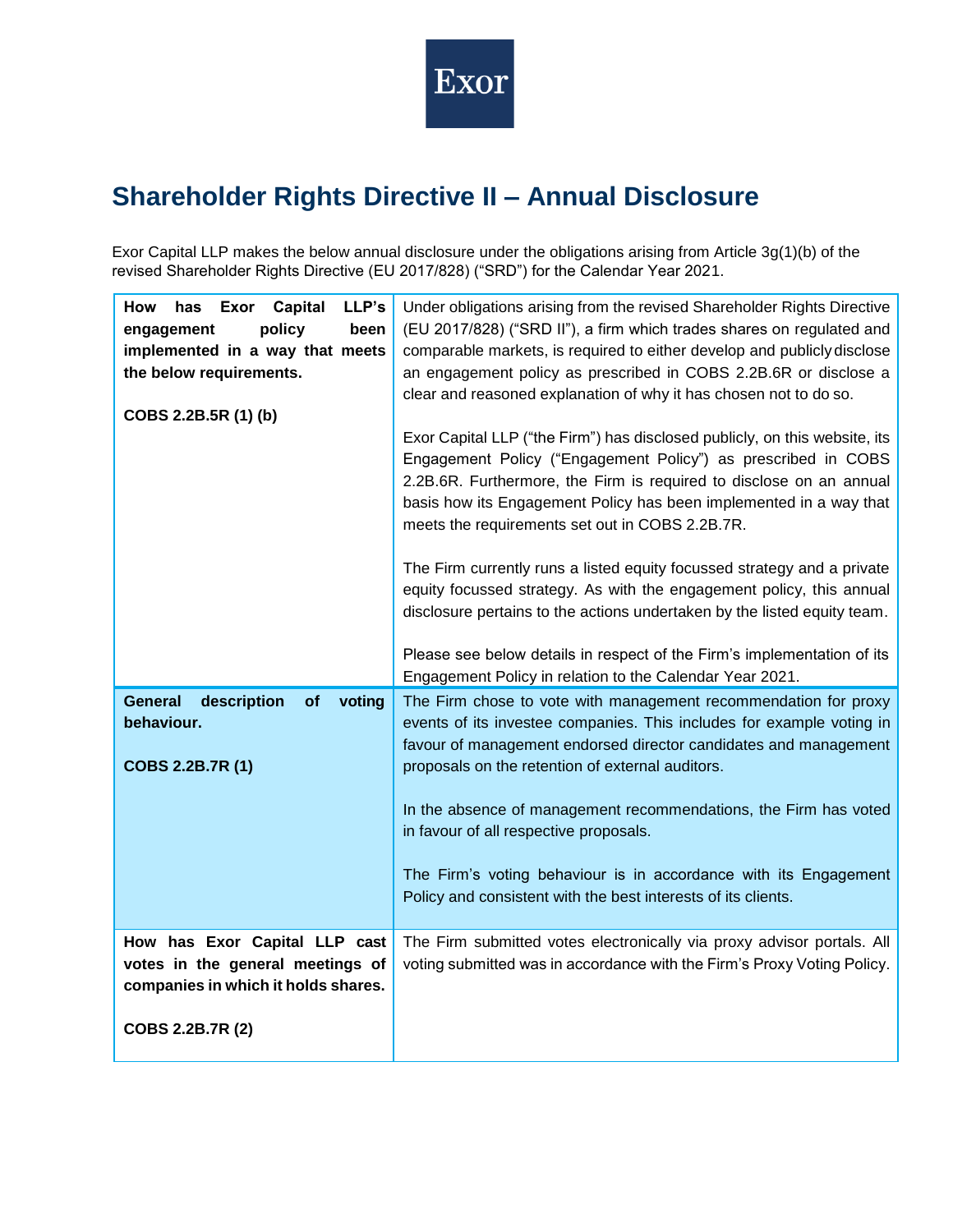

| An explanation of Exor Capital | The Firm's criteria for what constitutes significant voting is based on |
|--------------------------------|-------------------------------------------------------------------------|
| LLP's most significant votes.  | resolutions which are voted for in Extraordinary and Special            |
|                                | Shareholder Meetings.                                                   |
| COBS 2.2B.7R (1)               |                                                                         |
|                                | We have judged 5.6% of all proxy voting submitted in 2021 to be         |
|                                | significant. The Firm has voted with management for all                 |
|                                | significant votes which were submitted during this period.              |